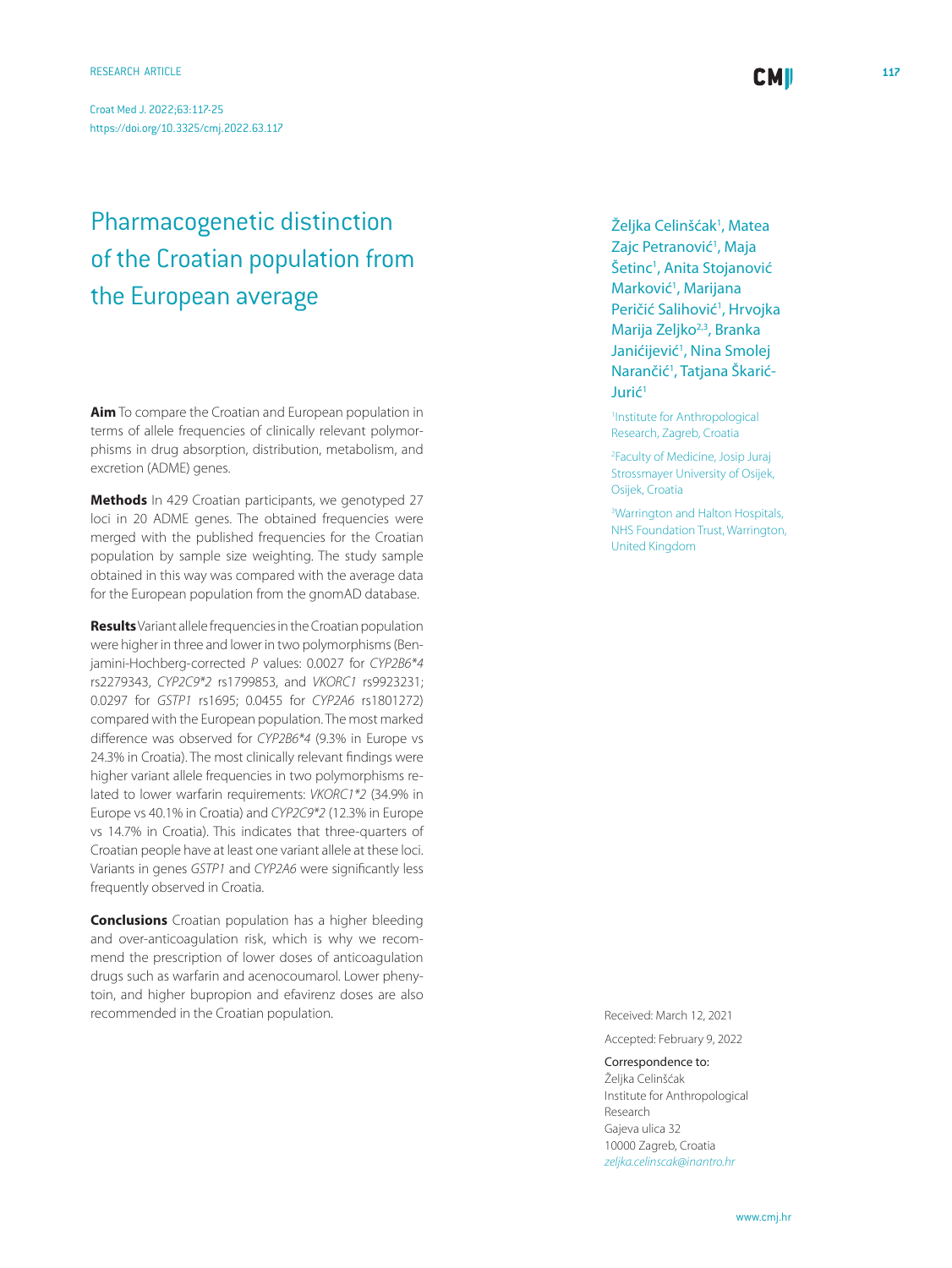Drug efficacy and toxicity highly vary among individuals. This variation is a consequence of age, weight, comorbidities, diet and other environmental exposures, drug-drug interactions, and genetics. Genes responsible for absorption, distribution, metabolism, and excretion (ADME) of drugs are frequently investigated as the frequencies of their single nucleotide polymorphisms (SNP) considerably differ within and between populations (1). Drug response variability is affected by both pharmacokinetics and pharmacodynamics. Genomic knowledge can help predict individual drug response and facilitate the selection of appropriate drugs, which leads to better therapeutic response and reduces drug side effects and toxicity.

Adverse drug reactions (ADRs) cause substantial morbidity and mortality and put a strain on health care services (2). Croatia has the highest adverse drug reactions rate per one million inhabitants in the region (3). ADRs, along with efficacy and dosage, determine the clinical effect of a drug.

To our knowledge, this is the first study to compare the genetic variations in as many as 27 loci in 20 ADME genes in the Croatian population with the European data. We combined all the already published data with the data from 429 newly genotyped DNA samples and compared these data with the data in the European gnomAD database. Additionally, this study summarized the implications of the Croatian population pharmacogenetic characteristics on the pharmacotherapy practice.

#### Patients and methods

## Study populations

*Croatian population*. The Croatian study sample consisted of 429 DNA samples genotyped in 2019 for 27 polymorphisms in ADME genes and the published frequencies of the same polymorphisms in the Croatian population (up to the end of 2019). Biological samples were obtained from groups of adult participants at age extremes (the age ranges being selected for a human longevity study): 327 unrelated people of both sexes aged 85 years and older (old cohort) and 102 unrelated young people of both sexes aged 20-35 years (young cohort). The allele and genotype frequencies were compared between the two groups ([Sup](http://neuron.mefst.hr/docs/CMJ/issues/2022/63/2/celiscak_Supplementary_table_1.pdf)[plementary Table 1](http://neuron.mefst.hr/docs/CMJ/issues/2022/63/2/celiscak_Supplementary_table_1.pdf) and [Supplementary Table 2](http://neuron.mefst.hr/docs/CMJ/issues/2022/63/2/celiscak_Supplementary_table_2.pdf)). Since no significant difference was found, the groups were merged. The participants provided informed consent, and all research methods were performed in accordance with the approved guidelines. The study was approved by

the Scientific Board and Ethics Committee of the Institute for Anthropological Research.

*European population*. European population average allele frequency data were obtained from the gnomAD database [\(https://gnomad.broadinstitute.org/\)](https://gnomad.broadinstitute.org/). We used data on persons who did not participate as cases in case-control studies of common diseases and who did not belong to the Finnish population. The Finnish population is a genetic isolate exhibiting unique genetic patterns caused by several founder effects and population bottlenecks (4,5), and is highly overrepresented in the European gnomAD database.

#### Selection of markers and genotyping

Thirty functionally relevant ADME polymorphisms were initially selected based on examining the [PharmaADME.](PharmaADME.org) [org](PharmaADME.org) webpage and on searching all reports on ADME genes frequencies in the Pubmed database. We took into account the effect of pharmacogenetics on drug selection and dosage for the medications commonly prescribed in older age. Most of the selected polymorphisms (20 out of 30) are classified as 1A, 1B, or 2A clinical annotation levels of evidence according to the Pharmacogenomics Knowledge Base – PharmGKB, a pharmacogenomics knowledge resource that encompasses clinical information including clinical guidelines and drug labels, potentially clinically actionable gene-drug associations, and genotype-phenotype relationships (6). An additional selection criterion was remarkable population differentiation at the world-wide scale. The final list included 30 SNPs in 22 genes.

The genomic DNA was isolated from peripheral blood using the salting-out method (7). Thirty selected ADME polymorphisms were genotyped in a commercial facility with the Kompetitive Allele Specific PCR (KASP) method (8), and 27 of them were genotyped successfully.

Pharmacotherapy recommendations for the Croatian population were based on the Pharmacogenomics Knowledge Base (6).

#### Data analysis

Allele and genotype frequencies were calculated with the direct counting method. Testing for Hardy-Weinberg equilibrium (HWE) was performed with Arlequin 3.5.2.2 (9). Allele frequencies for the Croatian population were calculated by weighting frequencies according to sample sizes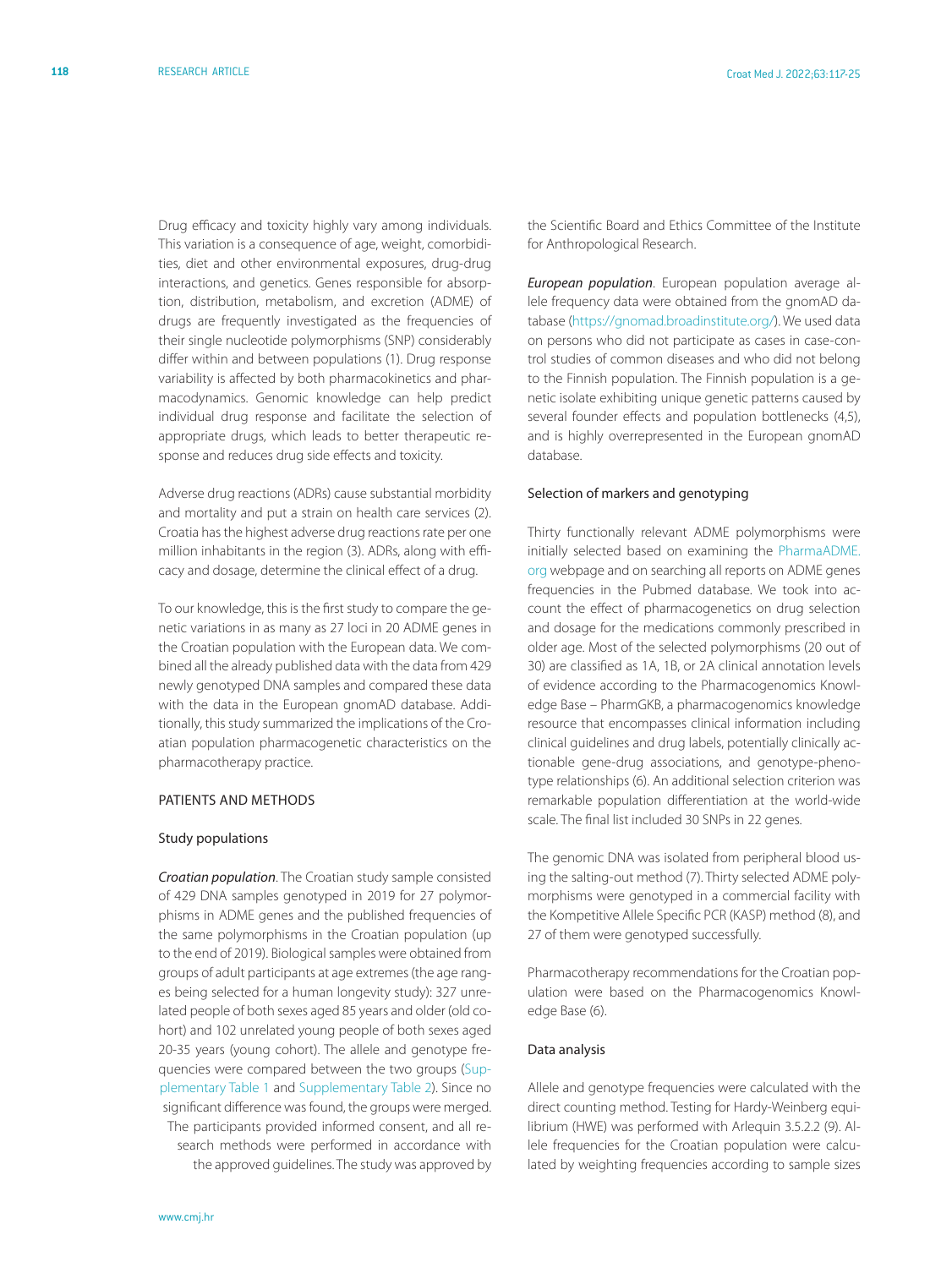for each SNP (pondering). If published data regarding SNP frequencies in the Croatian population were not available, only results from newly genotyped data were used. Differences between samples were tested in a pairwise fashion with the  $2 \times 3$  chi<sup>2</sup> test or Fisher's exact test with IBM SPSS Statistics for Windows, version 21.0 (10). The results were corrected for multiple testing with the Benjamini-Hochberg procedure (11).

# **RESULTS**

The allele frequencies of 27 polymorphisms in 20 ADME genes in the Croatian population and in gnomAD European data are presented in Table 1. Variant allele frequencies refer to the variant alleles as indicated in the gnomAD database (12). In the Croatian population, three loci were monomorphic (rs4986893, rs5030865 and rs4148323) and 24 were polymorphic. All polymorphic loci, except rs3758581, were in the Hardy-Weinberg equilibrium. Compared with the European population, the Croatian population showed significantly higher variant allele frequencies at six investigated loci (rs2279343, rs9923231, rs1045642, rs1799853, rs28371725, and rs1057910) and significantly lower variant allele frequencies at two loci (rs1695 and rs1801272). However, after Benjamini-Hochberg correction, significant differences remained in only five loci: three showing higher frequencies in the Croatian population (*CYP2B6\*4, VKORC1\*2,* and *CYP2C9\*2*) and two showing higher frequencies in the European population (*GSTP1* and *CYP2A6*) (Figure 1). The largest variant allele frequency difference (15%) was found for *CYP2B6\*4* (rs2279343), while the most clinically relevant finding was a higher variant al-

Table 1. Allele frequencies and sample sizes for the 27 absorption, distribution, metabolism, and excretion (ADME) gene loci in Croatian and gnomAD European populations

|                   | Single nucleotide |                                                                    |                     | qnomAD  |                     |         |        |                              |                     |               |
|-------------------|-------------------|--------------------------------------------------------------------|---------------------|---------|---------------------|---------|--------|------------------------------|---------------------|---------------|
| variant (gnomAD); |                   |                                                                    | $(v2.1.1$ controls) |         | Croatian population |         |        |                              |                     |               |
|                   |                   | chromosome -                                                       | Variant             | variant | total               | variant | total  |                              | P                   |               |
|                   |                   | position - wide                                                    | allele              | allele  | allele              | allele  | allele |                              | (Chi <sup>2</sup> ) | P             |
| Gene              | rs                | allele - variant alelle (gnomAD) frequency number frequency number |                     |         |                     |         |        | references                   | test)               | $(BH)^*$      |
| ABCB1             | 1045642           | 7-87138645-A-G                                                     | G                   | 0.4608  | 48272               | 0.4878  | 2348   | (36-39), this study          | 0.0097              | 0.0524        |
| ABCB1             | 1128503           | 7-87179601-A-G                                                     | G                   | 0.5657  | 48228               | 0.5788  | 1438   | $(36,40)$ , this study       | 0.3178              | 0.6129        |
| CYP2B6*6          | 3745274           | 19-41512841-G-T                                                    | T                   | 0.2367  | 48248               | 0.2260  | 838    | This study                   | 0.4858              | 0.6903        |
| ABCG2             | 2231142           | 4-89052323-G-T                                                     | $\top$              | 0.1029  | 48288               | 0.0914  | 1734   | (40-42), this study          | 0.1160              | 0.3480        |
| CYP1A1*2C         | 1048943           | 15-75012985-T-C                                                    | $\subset$           | 0.0338  | 48292               | 0.0430  | 844    | This study                   | 0.1781              | 0.4809        |
| CYP2A6*2          | 1801272           | 19-41354533-A-T                                                    | T                   | 0.0261  | 48152               | 0.0120  | 816    | This study                   | 0.0101              | 0.0455        |
| CYP2B6*4          | 2279343           | 19-41515263-A-G                                                    | G                   | 0.0932  | 42920               | 0.2430  | 820    | This study                   | $< 0.0001$ 0.0027   |               |
| CYP2B6            | 8192709           | 19-41497274-C-T                                                    | $\top$              | 0.0591  | 48278               | 0.0520  | 826    | This study                   | 0.4559 0.7241       |               |
| CYP2C19*3         | 4986893           | 10-96540410-G-A                                                    | $\overline{A}$      | 0.0003  | 48262               | 0.0000  | 722    | (43), this study             | 1.0000              | 1.0000        |
| CYP2C19*1         | 3758581           | 10-96602623-G-A                                                    | A                   | 0.0646  | 48276               | 0.0710  | 820    | This study                   | 0.4738              | 0.7107        |
| CYP2C19*17        | 12248560          | 10-96521657-C-T                                                    | T                   | 0.2503  | 5454                | 0.2392  | 3070   | (15,40,43), this study       | 0.2602              | 0.5855        |
| CYP2C8*3          | 10509681          | 10-96798749-T-C                                                    | $\subset$           | 0.1085  | 48290               | 0.1150  | 824    | This study                   | 0.5344 0.7214       |               |
| CYP2C9*2          | 1799853           | 10-96702047-C-T                                                    | T                   | 0.1228  | 48278               | 0.1467  | 4066   | (15,20,40,42-44), this study | $< 0.0001$ 0.0027   |               |
| CYP2C9*3          | 1057910           | 10-96741053-A-C                                                    | C                   | 0.0676  | 48284               | 0.0764  | 4050   | (15,20,42-44), this study    | 0.0379              | 0.1279        |
| CYP2D6 (*41)      | 28371725          | 22-42523805-C-T                                                    | $\top$              | 0.0887  | 48130               | 0.1056  | 1332   | $(15,43)$ , this study       | 0.0302              | 0.1165        |
| CYP2D6 (*8; *14)  | 5030865           | 22-42525035-C-T                                                    | $\top$              | 0.0000  | 45808               | 0.0000  | 838    | This study                   |                     | 1.0000 1.0000 |
| CYP3A4            | 2242480           | 7-99361466-C-T                                                     | T                   | 0.0958  | 48220               | 0.0960  | 834    | This study                   | 1.0000              | 1.0000        |
| <b>DPYD</b>       | 1801265           | 1-98348885-G-A                                                     | $\overline{A}$      | 0.7728  | 48220               | 0.7600  | 828    | This study                   | 0.3799              | 0.6838        |
| GSTP1             | 1695              | 11-67352689-A-G                                                    | G                   | 0.3325  | 47974               | 0.2977  | 1586   | (29,30), this study          | 0.0044              | 0.0297        |
| NAT2*13A          | 1041983           | 8-18257795-C-T                                                     | T                   | 0.3104  | 48170               | 0.3053  | 898    | (43), this study             | 0.7709              | 0.9050        |
| NAT2*6B           | 1799930           | 8-18258103-G-A                                                     | $\overline{A}$      | 0.2837  | 48232               | 0.2850  | 824    | This study                   | 0.9379              | 1.0551        |
| SLCO1B1           | 4149056           | 12-21331549-T-C                                                    | C                   | 0.1606  | 48252               | 0.1735  | 1230   | (41,43), this study          | 0.2385 0.5854       |               |
| SLCO1B3           | 4149117           | 12-21011480-T-G                                                    | G                   | 0.8461  | 48218               | 0.8510  | 832    | This study                   | 0.7345              | 0.9014        |
| TPMT*2            | 1800462           | 6-18143955-C-G                                                     | G                   | 0.0024  | 48270               | 0.0026  | 2210   | (43,45), this study          | 0.6587              | 0.8469        |
| UGT1A1            | 4148323           | 2-234669144-G-A                                                    | A                   | 0.0025  | 48288               | 0.0000  | 828    | This study                   | 0.2759              | 0.5730        |
| <b>UGT2B15</b>    | 1902023           | 4-69536084-A-C                                                     | C                   | 0.4773  | 48250               | 0.4910  | 816    | This study                   | 0.4370              | 0.7374        |
| VKORC1*2          | 9923231           | 16-31107689-C-T                                                    | $\top$              | 0.3488  | 5508                | 0.4014  | 1752   | $(19,43)$ , this study       | $< 0.0001$ 0.0027   |               |

\*Benjamini-Hochberg correction: p\*=p ×27 / rank order.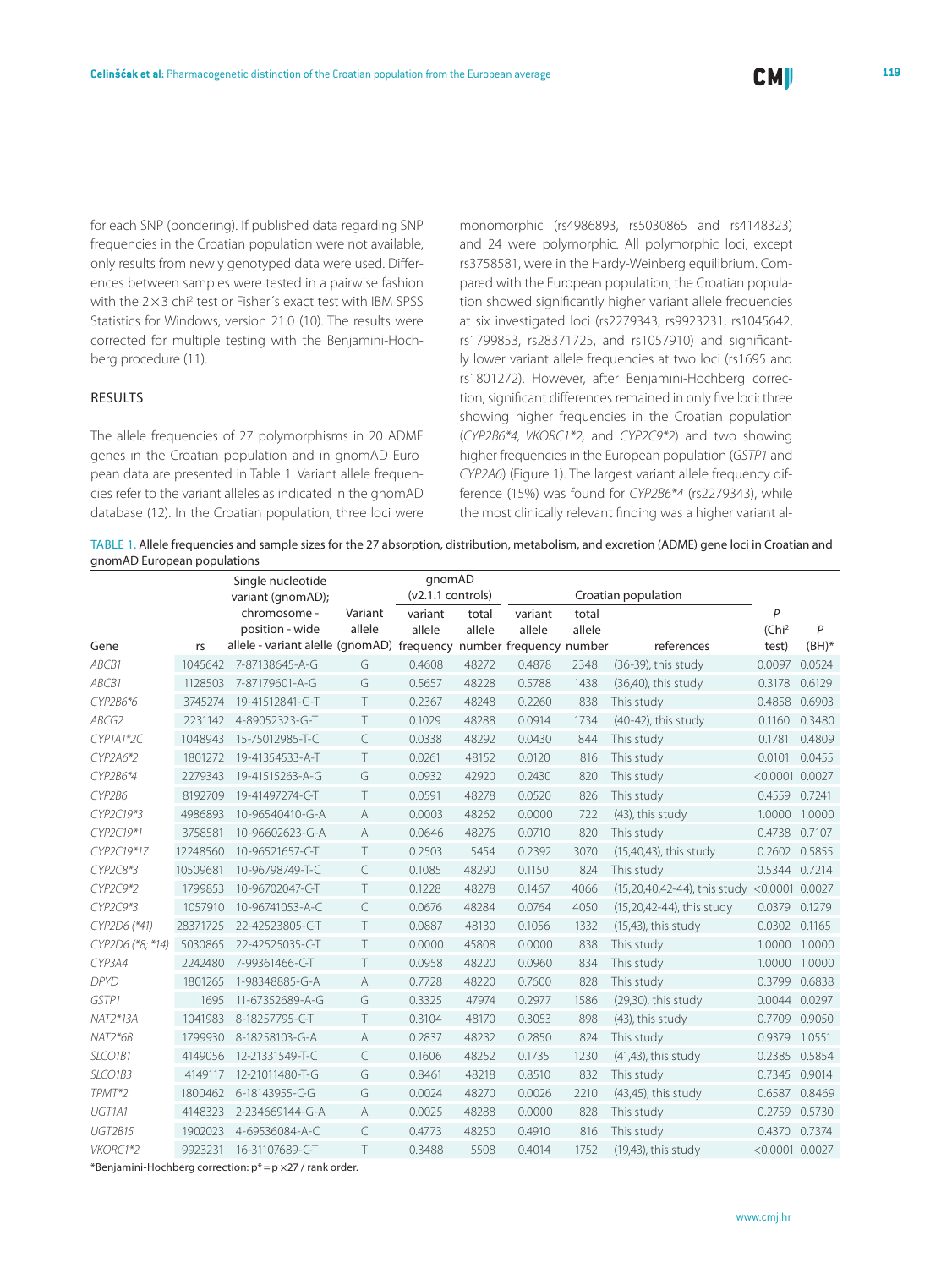lele frequency in the Croatian population in two polymorphisms – *VKORC1\*2* rs9923231 and *CYP2C9\*2* rs1799853 – both relevant for anticoagulant therapy.

Medication usage recommendations for the loci that significantly differed from the gnomAD database are summarized in Table 2. Variant alleles of the *VKORC1* and *CYP2C9* genes indicate the need for reduced doses of drugs such as warfarin, acenocoumarol, and phenytoin in the Croatian population compared with Europe. Overall, 76% of the Croatian population carried at least one variant allele at the three loci in *CYP2C9\*2*, *CYP2C9\*3*, and *VKORC1\*2* genes responsible for anticoagulant drugs metabolism. Specifically, 55% of participants had one variant allele, 19% had two variant alleles, while 2% had three variant alleles at different polymorphic loci (Figure 2). Additionally, allele in *CYP2B6\*4* indicates ultra-rapid metabolism of bupropion and efavirenz. Decreased GSTP enzyme activity in the Croatian population affects the toxicity of drugs such as cyclophosphamide and epirubicin, platinum compounds and cisplatin, but also

| TABLE 2. Pharmacotherapy implications for the Croatian population based on the differences in absorption, distribution, metabo- |
|---------------------------------------------------------------------------------------------------------------------------------|
| lism, and excretion (ADME) gene frequencies between Croatian and gnomAD European populations                                    |

| Population | Drug                               | Gene               | <b>SNP</b> | Variant<br>allele* | Phenotype                        | Dosing<br>(level of evidence)                                          | Adverse reactions<br>(level of evidence)                                                                                                                                                                                             |
|------------|------------------------------------|--------------------|------------|--------------------|----------------------------------|------------------------------------------------------------------------|--------------------------------------------------------------------------------------------------------------------------------------------------------------------------------------------------------------------------------------|
| <b>CRO</b> | warfarin                           | VKORC1*2rs9923231  |            | T <sup>1</sup>     | Express less<br>VKORC1<br>enzyme | Decreased dose of the Increased risk of over-<br>drug is required (1A) | anticoagulation (2A)                                                                                                                                                                                                                 |
|            | acenocoumarol                      |                    |            |                    |                                  | drug is required<br>(2A, 1B, 2A)                                       | Decreased dose of the Increased risk of hemorrhage<br>(2A)                                                                                                                                                                           |
| <b>CRO</b> | warfarin                           | CYP2C9*2 rs1799853 |            | ΤÎ                 | Poor<br>metabolizer              | Decreased dose of the Increased risk of over-<br>drug is required (1A) | anticoagulation (2A) Increased<br>risk of bleeding (2A)                                                                                                                                                                              |
|            | acenocoumarol                      |                    |            |                    |                                  | drug is required<br>(2A, 1B, 2A)                                       | Decreased dose of the Increased likelihood of<br>overcoagulation                                                                                                                                                                     |
|            | phenytoin                          |                    |            |                    |                                  |                                                                        | Increased toxicity and<br>increased adverse reactions<br>(1A)                                                                                                                                                                        |
| <b>CRO</b> | bupropion                          | CYP2B6*4 rs2279343 |            | GT                 | Ultra rapid<br>metabolizer       |                                                                        | Patients with the genotype<br>AG or GG may have increased<br>metabolism of bupropion<br>and increased concentrations<br>of hydroxybupropion, a<br>metabolite of bupropion, and<br>may require an increased dose<br>of the drug. (2A) |
|            | efavirenz                          |                    |            |                    |                                  |                                                                        | Patients with the AG and<br>GG genotype and HIV may<br>have increased clearance<br>and decreased plasma<br>concentration of efavirenz. (2A)                                                                                          |
| <b>EUR</b> | cyclophosphamide<br>and epirubicin | GSTP1              | rs1695     | $G\downarrow$      | Decreased<br>enzyme<br>activity  |                                                                        | 1) Decreased drug response<br>2) Increased severity of toxicity<br>(2A)                                                                                                                                                              |
|            | platinum<br>compounds              |                    |            |                    |                                  |                                                                        | Decreased, but not absent, risk<br>of toxicity (2A)                                                                                                                                                                                  |
|            | fluorouracil and<br>oxaliplatin    |                    |            |                    |                                  |                                                                        | Better treatment outcome<br>(increased response, increased<br>overall survival time, and<br>reduced risk of death) (2A)                                                                                                              |
|            | cisplatin                          |                    |            |                    |                                  |                                                                        | Increased risk of ototoxicity (2B)                                                                                                                                                                                                   |
| <b>EUR</b> | nicotine                           | CYP2A6*2 rs1801272 |            | ⊺↓                 | Poor<br>metabolizer              |                                                                        | Decreased metabolism of<br>nicotine (2A)                                                                                                                                                                                             |

\*variant allele more frequent (↑) or less frequent (↓) in Croatia (CRO) compared with gnomAD avarage (EUR).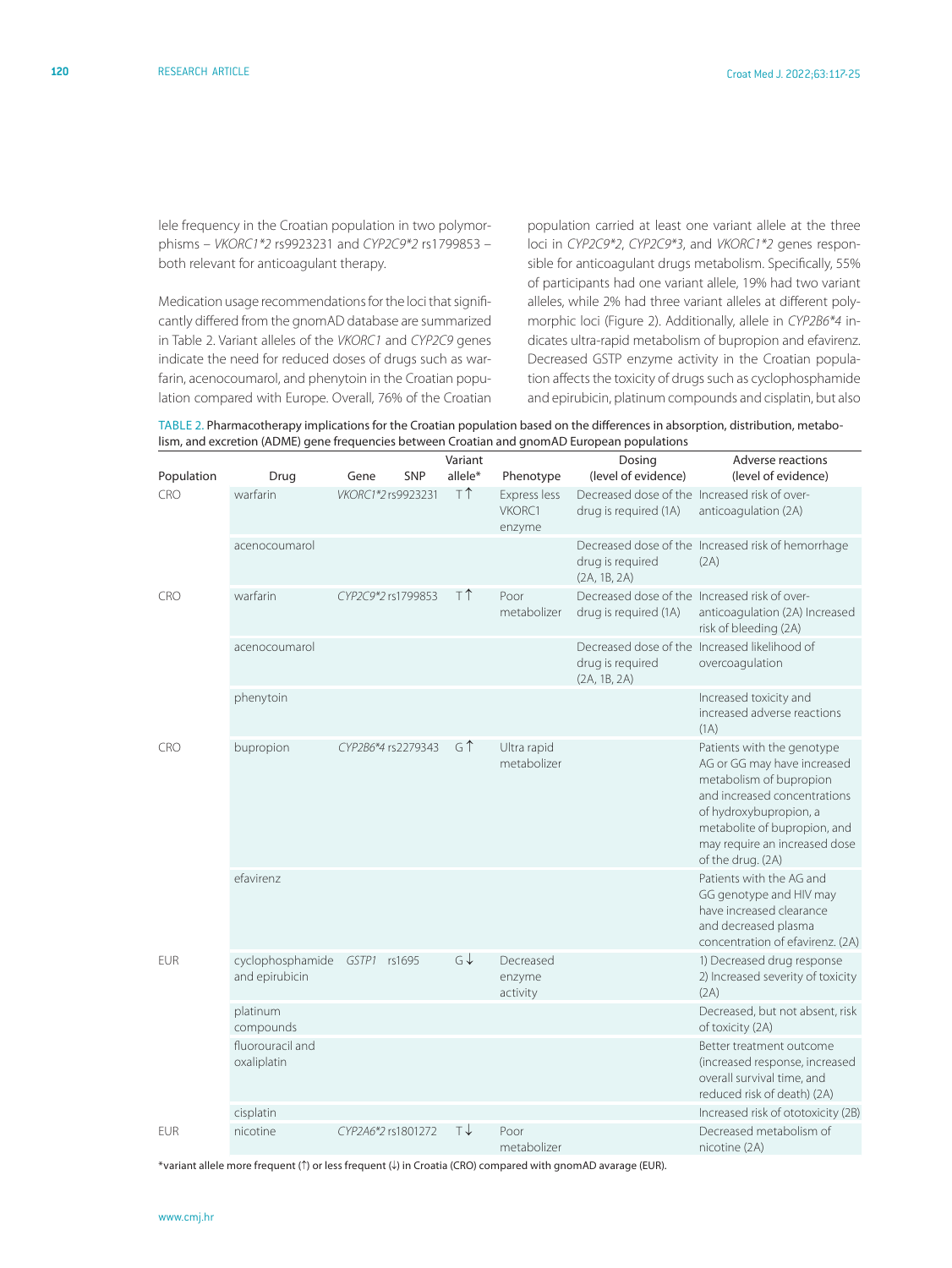leads to better treatment outcome when fluorouracil and oxaliplatin are used. Furthermore, due to detected lower frequency of variant in CYP2A6 gene, it may be assumed that non-carriers of the polymorphism in the Croatian population metabolize nicotine better than other populations in Europe.

# Discussion

In this study, the Croatian population exhibited differences from the European average in allele frequencies in several polymorphic loci. These findings indicate a need for different medication dosages or selection of alternative medications.

# *CYP2C9* and *VKORC1* variants

CYP2C9 is responsible for the oxidation of xenobiotic and endogenous compounds. A common *CYP2C9* non-synonymous variant (*CYP2C9\*2* rs1799853) leads to poor metabolism phenotypes and ADR pathogenesis. Patients with this variant frequently require lower doses of drugs with a narrow therapeutic index, such as S-warfarin, phenytoin, glipizide, and tolbutamide (13). CYP2C9 is responsible for approximately 90% of phenytoin metabolism, with the *CYP2C9\*2* allele decelerating the metabolism of this drug. Patients with epilepsy carrying at least one *CYP2C9\*2* allele may have decreased phenytoin metabolism, increased plasma phenytoin concentration, and increased ADR occurrence compared with wild-genotype patients (6). Furthermore, polymorphisms in *CYP2C9* considerably affect the pharmacokinetics and drug response variability of celecoxib, a



FIGURE 1. Significant variant allele frequency differences between the Croatian and average European population. To the left of zero are the variant allele frequencies that are higher in the Croatian population, and to the right of zero are variant allele frequencies that are higher in the European population. MAF – minor allele frequency.

medication used to treat osteoarthritis, rheumatoid arthritis, acute pain, and familial adenomatous polyposis. Since CYP2C9 is the main factor in the metabolic mechanism of celecoxib, CYP2C9 poor metabolizers, as well as normal metabolizers in combination with drugs that inhibit CYP2C9, have increased exposure to celecoxib (14).

Ganoci et al (15), who studied five cytochrome 450 enzyme genes (*CYP2C9*, *CYP2C19*, *CYP2D6*, *CYP3A4,* and *CY-P3A5*) in 1080 participants from all parts of Croatia, found the prevalence of *CYP2C9\*2* allele to be 14.49%. In 23.52% of respondents, the *\*2* allele was part of the *\*1/\*2* diplotype (intermediate metabolizers), while in 1.76% and 1.94% it was part of the poor metabolizing diplotypes *\*2/\*2* and *\*2/\*3*, respectively. The polymorphisms frequencies were found to be similar to those in other European populations presented in the 1000 Genomes database and other published data on European populations (15).

Warfarin is an anticoagulant drug that reduces the activity of vitamin K-dependent clotting factors, consequently preventing blood clot formation and breaking down already formed blood clots. It is prescribed to avoid thromboembolic diseases in deep vein thrombosis, prevent embolic stroke in atrial fibrillation, and treat patients with prosthetic heart valves. The S-isomer, which is responsible for the drug's anticoagulant activity, is primarily metabolized by CYP2C9 (80%-85%) (16). Warfarin use in the Croatian population increased from 2011 to 2015 by 63% (17). *VKO-RC1* gene expression modifications result in fewer functional copies of the mature VKORC1 protein (18). Variant allele carriers require a lower initial dose of warfarin than do wild-type allele carriers, with additive effect. As a result,



FIGURE 2. Proportion of the variant alleles in the Croatian population at *CYP2C9\*2*, *CYP2C9\*3,* and *VKORC1* gene loci responsible for the anticoagulant drugs metabolism.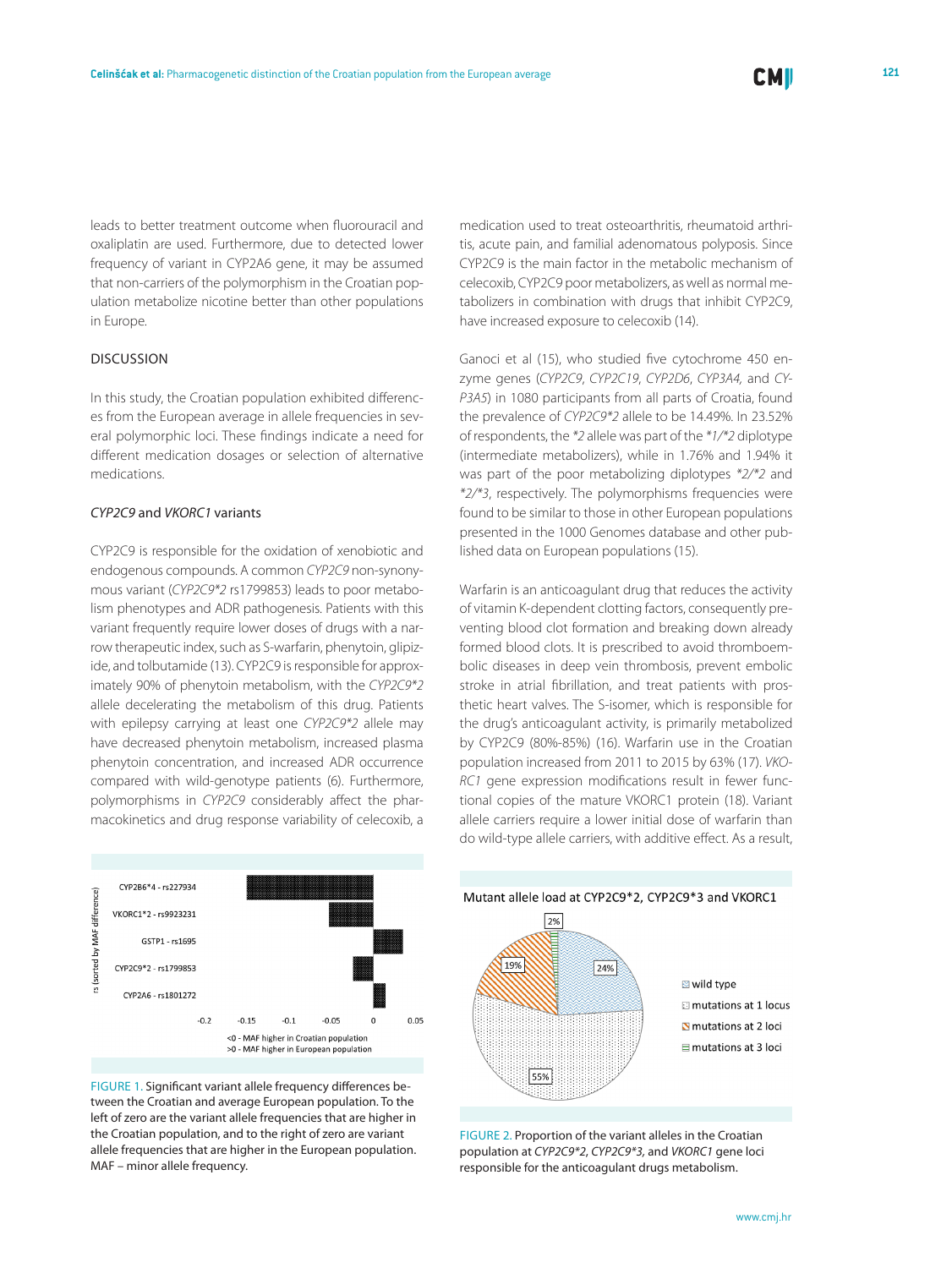heterozygotes respond to an intermediate warfarin dose, while homozygotes require the lowest warfarin dose and are at the greatest risk of adverse events (18).

A population study by Mandić et al (19) assessed the prevalence of the rs9923231 and rs9934438 polymorphisms in the *VKORC1* gene in 420 unrelated healthy individuals from Croatia (aged 21-79 years). The prevalence of variant alleles (40.7%) did not significantly differ from that in the European population. The authors concluded that 47% of the Croatian population carried one variant of the *VKORC1* haplotype, ie, that this portion of the population has up to 36% lower warfarin dose requirements. Persons homozygous for this variant allele (17% of the population) have up to 60% lower dose requirements. They are likely to be more prone to excessive anticoagulation and adverse events (19).

The Croatian population exhibits higher frequencies of risk variants in genes responsible for warfarin response, which may lead to the need for lower warfarin doses. In our study, further analysis of newly genotyped samples showed that 76% of the participants carried at least one variant allele related to lower warfarin requirement (*CYP2C9\*2*, *CYP2C9\*3,* or *VKORC1\*2*). Specifically, 55% of participants had one variant allele, 19% had two variant alleles, while 2% had three variant alleles at different polymorphic loci. This finding indicates the possibility of a high incidence of ADRs to warfarin therapy, and points to the need for modifying therapy, especially in persons with genotypes associated with increased sensitivity (*VKORC1*\*2/\*2) and/or *CYP2C9* poor metabolism. Thus, only a quarter of the Croatian population could be treated with the standard warfarin dosage. The introduction of warfarin therapy based on a genotype-guided algorithm for patients with atrial fibrillation and ischemic stroke in Croatia reduced the required stabilization period and improved anticoagulant effectiveness (20,21).

# *CYP2B6* variants

The major biotransformation enzyme CYP2B6, member of the cytochrome P450 family of relevant pharmacogenes, is responsible for the metabolism of 4% of the top 200 prescription drugs (22), including anesthetics, anticancer drugs, antidepressants, antiretrovirals, and antismoking agents (23,24). *CYP2B6* gene is one of the most polymorphic ADME genes in humans. This study found that its variant *CYP2B6\*4*, defined by allele G of the locus rs2279343, was more frequent in the Croatian population (24.3%) than in the gnomAD European data (9.3%). *CYP2B6\*4* is classified as 2A clinical annotation level for bupropion and efavirenz.

Patients carrying an increased function star allele (*\*4* and *\*22*) in combination with an allele of normal function (*\*1, \*2,* and *\*5*) or decreased function (*\*6*) may have increased metabolism of bupropion and increased concentrations of hydroxybupropion, a metabolite of bupropion, in comparison with non-carriers. HIV-positive heterozygotes for the *CYP2B6\*4* allele manifested decreased clearance and increased plasma concentration of efavirenz when compared with patients with the wild-type genotype.

#### *GSTP1* variants

Glutathione S-transferases (GSTs) are enzymes that use glutathione conjugation to detoxify a variety of drugs and possible carcinogens (25). *GSTP1* variants have been linked to toxic effects and unwanted outcomes of anti-cancer drugs, especially platinum agents. A non-synonymous polymorphism *GSTP1* 313A>G is associated with decreased enzyme activity, resistance to anticancer drugs, and toxicity (26-28). A lower frequency of the variant allele in the Croatian population implies a decreased drug response and an increased toxicity of cyclophosphamide and epirubicin treatments; patients with *GSTP1* variants who are treated with platinum compounds have a lower risk of toxicity and death, as well as experience a better treatment outcome, but those treated with cisplatin have a higher risk of ototoxicity.

The rs1695 SNP of the *GSTP1* gene has been studied in the general population of Croatia to investigate its association with Alzheimer disease (29), chronic obstructive pulmonary disease (30), and multiple sclerosis (31). However, it was not studied as a pharmacogene, and its prevalence was not compared with that in non-Croatian populations. Although these three studies had varying sizes of the control group, since the studies were performed by the same authors we cannot exclude that they involved the same control population. We compared our findings with the control group in the Alzheimer disease study as the control groups in the other two studies were more than three times smaller (29). The control group in the mentioned study consisted of 231 healthy volunteers aged 18-75 years, blood donors of both sexes (161 men and 70 women), residents of Zagreb or the surrounding area. The prevalence of the variant allele in that study was 28.6%, which is similar to our 29.8%.

# *CYP2A6* variants

CYP2A6 is an enzyme responsible for the metabolism of many xenobiotic compounds, whereas about 3% of drugs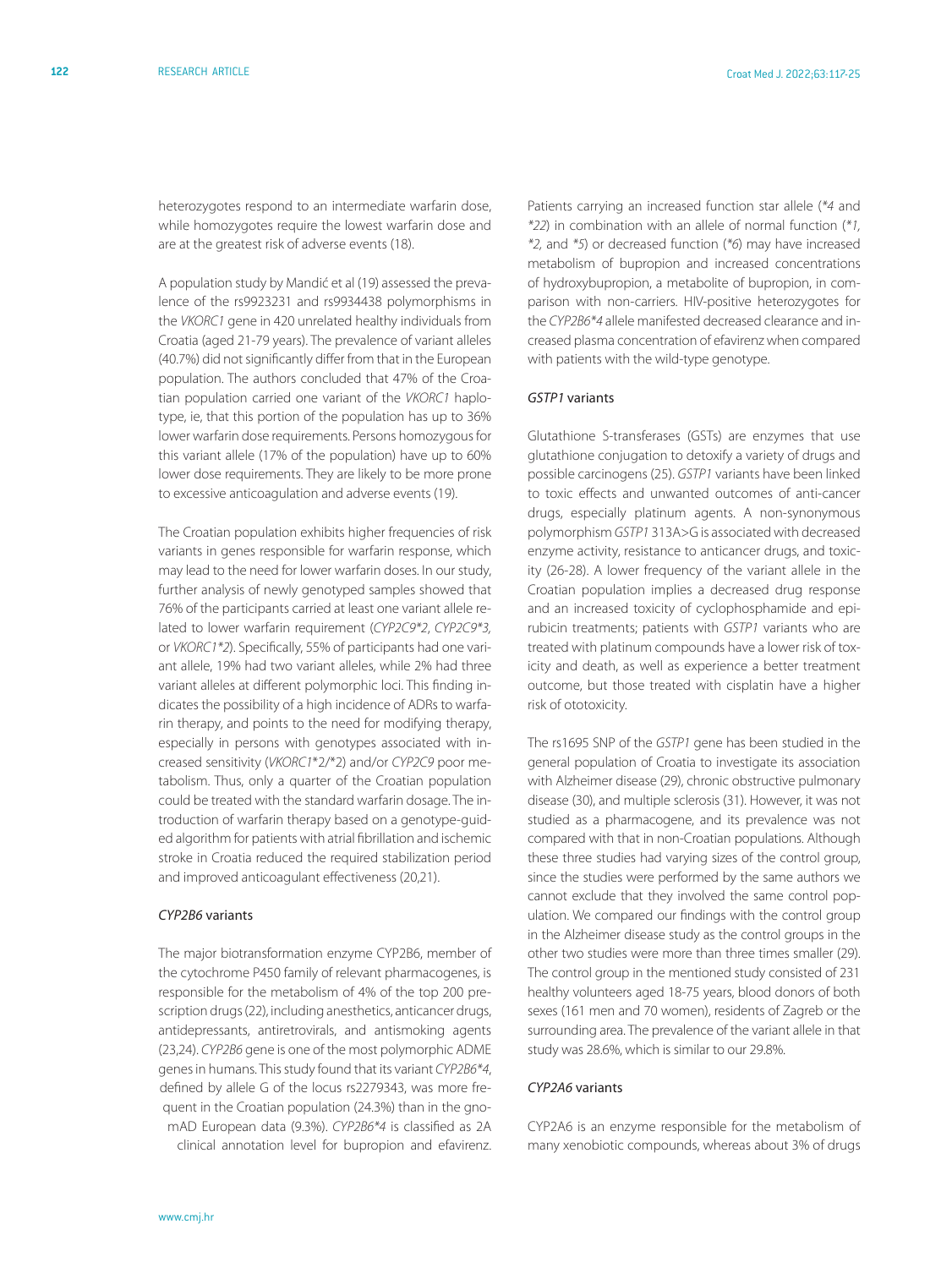metabolized by CYP450 enzymes involve CYP2A6. Variations in highly polymorphic *CYP2A6* gene alter the enzymatic activity (32). *CYP2A6* polymorphisms affect nicotine metabolism and influence the effectiveness of nicotine replacement-based smoking cessation therapies. Slow metabolizers (as defined by the *CYP2A6\*2, \*4, \*9* and *\*12* star alleles) are less likely to be smokers, consume fewer cigarettes per day, take smaller puff sizes, have weaker dependency, are more able to quit smoking, and benefit more from regular and extended nicotine patch replacement therapy than normal metabolizers. In contrast, alleles conferring increased enzyme activity, due to increased nicotine metabolism, are linked to increased cigarette intake and inhalation depth. The Croatian population had over two times less prevalent poor-metabolizer allele CYP2A6\*2, which is responsible for decreased metabolism of nicotine when combined with another poor metabolizer allele (33,34). Therefore, the Croatian population is expected to have an increased cigarette consumption and higher levels of dependence. According to a 2015 survey by the Croatian Institute for Public Health, 31.1% of the Croatian population are smokers (35).

To our knowledge, this is the first study that presents the genotyped data on 27 polymorphisms of 20 ADME genes for the Croatian population combined with the findings of previous studies. We also compared the prevalence of the studied SNP variants in the Croatian population with the European average population and tested whether the recommended doses of medications met the needs of the local population. In addition, this study included the oldest old cohort (85+ years), whose allele frequencies in pharmacotherapeutically important polymorphisms were compared with those observed in general population of Croatia. The importance of this newly genotyped sample lies in the fact that drug safety and efficacy are particularly important in the elderly population, which is – in addition to physiological specificities related to the aging process – especially prone to ADRs as it is more often exposed to polypragmasy.

The limitation of this research is the significantly smaller number of participants in the young cohort, which necessitates that the obtained lack of significant difference between the groups is considered with caution.

In conclusion, this study showed that the Croatian population had a higher frequency of variant alleles in the two genes responsible for the metabolism of warfarin and acenocoumarol. This finding suggests a higher risk of bleeding and over-anticoagulation in the Croatian population, which warrants the use of lower doses of these medications. The results also indicate the more frequent need for lower doses of phenytoin, but higher doses of bupropion and efavirenz.

Funding The research was funded by the Croatian Science Foundation grants (IP-2018-01-2497) to TŠJ and (IP-2014-09-4454) to MPS. The old cohort sample was collected within the project funded by the Croatian Ministry of Science, Education and Sports (196-1962766-2747) to NSN.

Ethical approvals given by the Scientific Board and Ethics Committee of the Institute for Anthropological Research (130-981/06 and 20180518, for old and young cohort, respectively).

Declaration of authorship TŠJ and MPS conceived and designed the study; NSN, TŠJ, MPS and MZP acquired the data; ŽC, MZP, ASM, and MŠ analyzed and TŠJ, MPS, BJ and HMZ interpreted the data; ŽC, ASM and MŠ drafted the manuscript; NSN, TŠJ, BJ, MPS, MZP, and HMZ critically revised the manuscript for important intellectual content; all authors gave approval of the version to be submitted; all authors agree to be accountable for all aspects of the work.

Competing interests All authors have completed the Unified Competing Interest form at www.icmie.org/coi\_disclosure.pdf (available on request from the corresponding author) and declare: no support from any organization for the submitted work; no financial relationships with any organizations that might have an interest in the submitted work in the previous 3 years; no other relationships or activities that could appear to have influenced the submitted work.

#### References

- 1 Zhou ZW, Chen XW, Sneed KB, Yang YX, Zhang X, He ZX, et al. Clinical association between pharmacogenomics and adverse drug reactions. Drugs. 2015;75:589-631[. Medline:25895462](https://www.ncbi.nlm.nih.gov/entrez/query.fcgi?cmd=Retrieve&db=PubMed&list_uids=25895462&dopt=Abstract) [doi:10.1007/](https://doi.org/10.1007/s40265-015-0375-0) [s40265-015-0375-0](https://doi.org/10.1007/s40265-015-0375-0)
- 2 Maroñas O, Latorre A, Dopazo J, Pirmohamed M, Rodríguez-Antona C, Siest G, et al. Progress in pharmacogenetics: Consortiums and new strategies. Drug Metab Pers Ther. 2016;31:17-23[.](https://www.ncbi.nlm.nih.gov/entrez/query.fcgi?cmd=Retrieve&db=PubMed&list_uids=26913460&dopt=Abstract) [Medline:26913460](https://www.ncbi.nlm.nih.gov/entrez/query.fcgi?cmd=Retrieve&db=PubMed&list_uids=26913460&dopt=Abstract) [doi:10.1515/dmpt-2015-0039](https://doi.org/10.1515/dmpt-2015-0039)
- 3 Glamočlija U, Tubić B, Kondža M, Zolak A, Grubiša N. Adverse drug reaction reporting and development of pharmacovigilance systems in Bosnia and Herzegovina, Croatia, Serbia, and Montenegro: A retrospective pharmacoepidemiological study. Croat Med J. 2018;59:124-31[. Medline:29972735](https://www.ncbi.nlm.nih.gov/entrez/query.fcgi?cmd=Retrieve&db=PubMed&list_uids=29972735&dopt=Abstract) [doi:10.3325/](https://doi.org/10.3325/cmj.2018.59.124) [cmj.2018.59.124](https://doi.org/10.3325/cmj.2018.59.124)
- 4 Jakkula E, Rehnström K, Varilo T, Pietiläinen OPH, Paunio T, Pedersen NL, et al. The genome-wide patterns of variation expose significant substructure in a founder population. Am J Hum Genet. 2008;83:787-94. [Medline:19061986](https://www.ncbi.nlm.nih.gov/entrez/query.fcgi?cmd=Retrieve&db=PubMed&list_uids=19061986&dopt=Abstract) [doi:10.1016/j.ajhg.2008.11.005](https://doi.org/10.1016/j.ajhg.2008.11.005)
- 5 Sistonen J, Fuselli S, Palo JU, Chauhan N, Padh H, Sajantila A. Pharmacogenetic variation at CYP2C9, CYP2C19, and CYP2D6 at global and microgeographic scales. Pharmacogenet Genomics. 2009;19:170-9[. Medline:19151603](https://www.ncbi.nlm.nih.gov/entrez/query.fcgi?cmd=Retrieve&db=PubMed&list_uids=19151603&dopt=Abstract) [doi:10.1097/](https://doi.org/10.1097/FPC.0b013e32831ebb30) [FPC.0b013e32831ebb30](https://doi.org/10.1097/FPC.0b013e32831ebb30)
- 6 Whirl-Carrillo M, McDonagh EM, Hebert JM, Gong L, Sangkuhl K, Thorn CF, et al. Pharmacogenomics knowledge for personalized medicine. Clin Pharmacol Ther. 2012;92:414-7. [Medline:22992668](https://www.ncbi.nlm.nih.gov/entrez/query.fcgi?cmd=Retrieve&db=PubMed&list_uids=22992668&dopt=Abstract)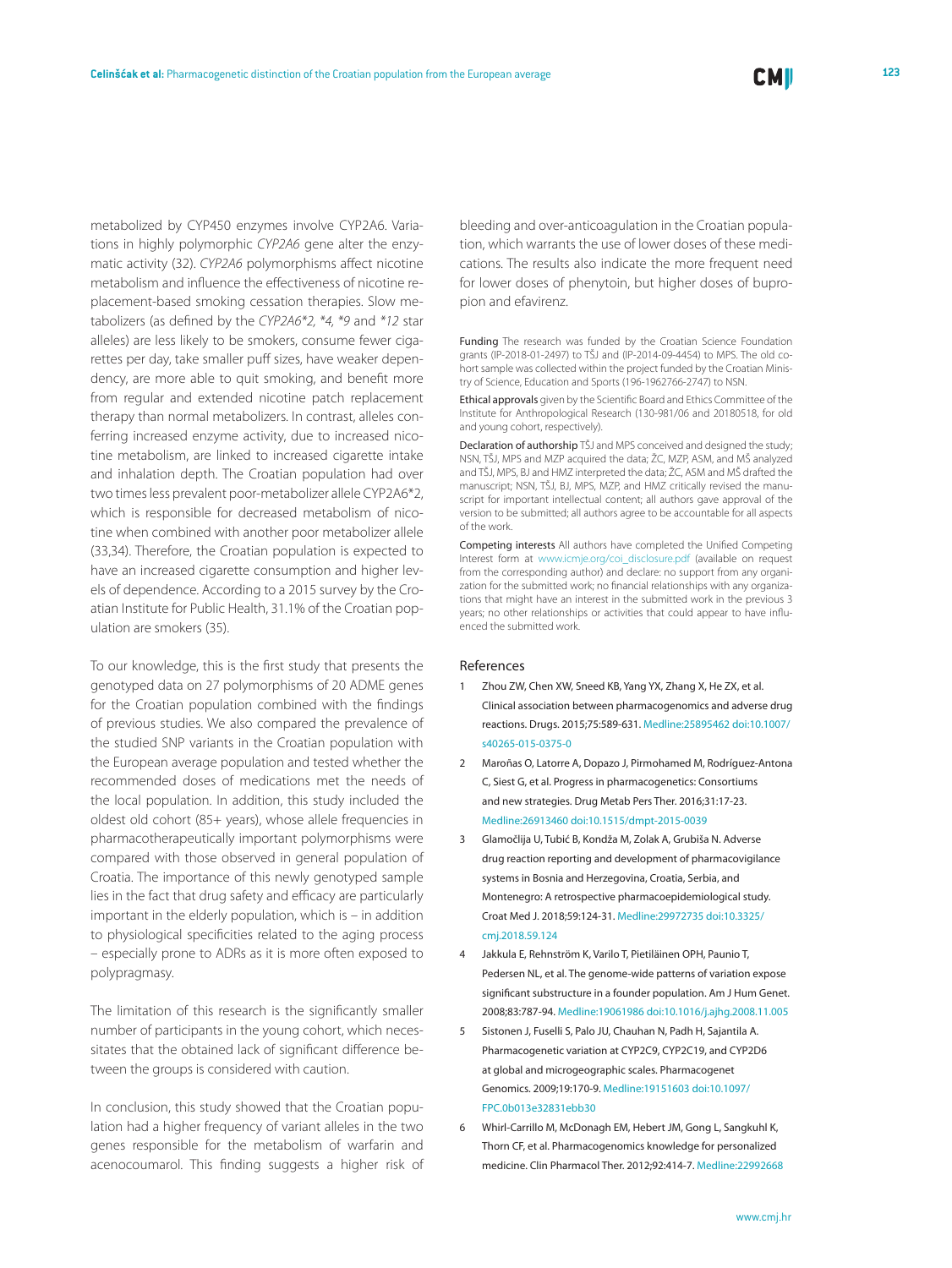#### [doi:10.1038/clpt.2012.96](https://doi.org/10.1038/clpt.2012.96)

- 7 Miller SA, Dykes DD, Polesky HF. A simple salting out procedure for extracting DNA from human nucleated cells. Nucleic Acids Res. 1988;16:1215[. Medline:3344216](https://www.ncbi.nlm.nih.gov/entrez/query.fcgi?cmd=Retrieve&db=PubMed&list_uids=3344216&dopt=Abstract) [doi:10.1093/nar/16.3.1215](https://doi.org/10.1093/nar/16.3.1215)
- 8 Semagn K, Babu R, Hearne S, Olsen M. Single nucleotide polymorphism genotyping using Kompetitive Allele Specific PCR (KASP): Overview of the technology and its application in crop improvement. Mol Breed. 2014;33:1-14. [doi:10.1007/s11032-013-](https://doi.org/10.1007/s11032-013-9917-x) [9917-x](https://doi.org/10.1007/s11032-013-9917-x)
- 9 Excoffier L, Lischer HEL. Arlequin suite ver 3.5: A new series of programs to perform population genetics analyses under Linux and Windows. Mol Ecol Resour. 2010;10:564-7. [Medline:21565059](https://www.ncbi.nlm.nih.gov/entrez/query.fcgi?cmd=Retrieve&db=PubMed&list_uids=21565059&dopt=Abstract) [doi:10.1111/j.1755-0998.2010.02847.x](https://doi.org/10.1111/j.1755-0998.2010.02847.x)
- 10 Corp IBM. Released 2017. IBM SPSS Statistics for Windows, Version 25.0. Armonk, NY: IBM Corp.
- 11 Benjamini Y, Hochberg Y. Controlling the false discovery rate a practical and powerful approach to multiple testing. J R Stat Soc B. 1995;57:289-300. [doi:10.1111/j.2517-6161.1995.tb02031.x](https://doi.org/10.1111/j.2517-6161.1995.tb02031.x)
- 12 Karczewski KJ, Francioli LC, Tiao G, Cummings BB, Alföldi J, Wang Q, et al. Variation across 141,456 human exomes and genomes reveals the spectrum of loss-of-function intolerance across human protein-coding genes. bioRxiv. 2019;531210.
- 13 Pirmohamed M, Park BK. Cytochrome P450 enzyme polymorphisms and adverse drug reactions. Toxicology. 2003;192:23-32[. Medline:14511900](https://www.ncbi.nlm.nih.gov/entrez/query.fcgi?cmd=Retrieve&db=PubMed&list_uids=14511900&dopt=Abstract) [doi:10.1016/S0300-](https://doi.org/10.1016/S0300-483X(03)00247-6) [483X\(03\)00247-6](https://doi.org/10.1016/S0300-483X(03)00247-6)
- 14 Kirchheiner J, Stormer E, Meisela C, Steinbach N, Roots I, Brockmomoller J. Influence of CYP2C9 genetic polymorphisms on pharmacokinetics of celecoxib and its metabolites. Pharmacogenetics. 2003;13:473-80[. Medline:12893985](https://www.ncbi.nlm.nih.gov/entrez/query.fcgi?cmd=Retrieve&db=PubMed&list_uids=12893985&dopt=Abstract) [doi:10.1097/00008571-200308000-00005](https://doi.org/10.1097/00008571-200308000-00005)
- 15 Ganoci L, Božina T, Mirošević Skvrce N, Lovrić M, Mas P, Božina N. Genetic polymorphisms of cytochrome P450 enzymes: CYP2C9, CYP2C19, CYP2D6, CYP3A4, and CYP3A5 in the Croatian population. Drug Metab Pers Ther. 2017;32:11-21. [Medline:28272018](https://www.ncbi.nlm.nih.gov/entrez/query.fcgi?cmd=Retrieve&db=PubMed&list_uids=28272018&dopt=Abstract) [doi:10.1515/dmpt-2016-0024](https://doi.org/10.1515/dmpt-2016-0024)
- 16 Kim MJ, Huang SM, Meyer UA, Rahman A, Lesko LJ. A regulatory science perspective on warfarin therapy: A pharmacogenetic opportunity. J Clin Pharmacol. 2009;49:138-46[. Medline:19179293](https://www.ncbi.nlm.nih.gov/entrez/query.fcgi?cmd=Retrieve&db=PubMed&list_uids=19179293&dopt=Abstract) [doi:10.1177/0091270008328098](https://doi.org/10.1177/0091270008328098)
- 17 Draganić P, Škribulja M, Oštarčević S. Potrošnja lijekova u Hrvatskoj. Agencija za lijekove i medicinske proizvode (HALMED). 2018;171.
- 18 Rieder MJ, Reiner AP, Gage BF, Nickerson DA, Eby CS, McLeod HL, et al. Effect of VKORC1 haplotypes on transcriptional regulation and warfarin dose. N Engl J Med. 2005;352:2285-93. [Medline:15930419](https://www.ncbi.nlm.nih.gov/entrez/query.fcgi?cmd=Retrieve&db=PubMed&list_uids=15930419&dopt=Abstract) [doi:10.1056/NEJMoa044503](https://doi.org/10.1056/NEJMoa044503)
- 19 Mandić D, Mandić S, Horvat V, Samardžija M, Samardžija M. Vitamin K epoxide reductase complex 1 (VKORC1) gene polymorphisms in population of eastern Croatia. Coll Antropol. 2013;37:1321-6. [Medline:24611351](https://www.ncbi.nlm.nih.gov/entrez/query.fcgi?cmd=Retrieve&db=PubMed&list_uids=24611351&dopt=Abstract)
- 20 Šupe S, Poljaković Z, Božina T, Ljevak J, Macolić Šarinić V, Božina N. Clinical application of genotype-guided dosing of warfarin in patients with acute stroke. Arch Med Res. 2015;46:265-73. [Medline:25989350](https://www.ncbi.nlm.nih.gov/entrez/query.fcgi?cmd=Retrieve&db=PubMed&list_uids=25989350&dopt=Abstract) [doi:10.1016/j.arcmed.2015.05.001](https://doi.org/10.1016/j.arcmed.2015.05.001)
- 21 Makar-Aušperger K, Krželj K, Lovrić Benčić M, Radačić Aumiler M, Erdeljić Turk V, Božina N. Warfarin dosing according to the genotype-guided algorithm is most beneficial in patients with atrial fibrillation: a randomized parallel group trial. Ther Drug Monit. 2018;40:362-8[. Medline:29494423](https://www.ncbi.nlm.nih.gov/entrez/query.fcgi?cmd=Retrieve&db=PubMed&list_uids=29494423&dopt=Abstract) [doi:10.1097/](https://doi.org/10.1097/FTD.0000000000000501) [FTD.0000000000000501](https://doi.org/10.1097/FTD.0000000000000501)
- 22 Zanger UM, Klein K. Pharmacogenetics of cytochrome P450 2B6 (CYP2B6): Advances on polymorphisms, mechanisms, and clinical relevance. Front Genet. 2013;4:1-12. [Medline:23467454](https://www.ncbi.nlm.nih.gov/entrez/query.fcgi?cmd=Retrieve&db=PubMed&list_uids=23467454&dopt=Abstract) [doi:10.3389/fgene.2013.00024](https://doi.org/10.3389/fgene.2013.00024)
- 23 Turpeinen M, Raunio H, Pelkonen O. The functional role of CYP2B6 in human drug metabolism: substrates and inhibitors in vitro, in vivo and in silico. Curr Drug Metab. 2006;7:705-14[.](https://www.ncbi.nlm.nih.gov/entrez/query.fcgi?cmd=Retrieve&db=PubMed&list_uids=17073575&dopt=Abstract) [Medline:17073575](https://www.ncbi.nlm.nih.gov/entrez/query.fcgi?cmd=Retrieve&db=PubMed&list_uids=17073575&dopt=Abstract) [doi:10.2174/138920006778520633](https://doi.org/10.2174/138920006778520633)
- 24 Thorn CF, Lamba JK, Lamba V, Klein TE, Altman RB. PharmGKB summary: Very important pharmacogene information for CYP2B6. Pharmacogenet Genomics. 2010;20:520-3. [Medline:20648701](https://www.ncbi.nlm.nih.gov/entrez/query.fcgi?cmd=Retrieve&db=PubMed&list_uids=20648701&dopt=Abstract) [doi:10.1097/FPC.0b013e32833947c2](https://doi.org/10.1097/FPC.0b013e32833947c2)
- 25 Strange RC, Spiteri MA, Ramachandran S, Fryer AA. Glutathione-S-transferase family of enzymes. Mutat Res Fundam Mol Mech Mutagen. 2001;482:21-6[. Medline:11535245](https://www.ncbi.nlm.nih.gov/entrez/query.fcgi?cmd=Retrieve&db=PubMed&list_uids=11535245&dopt=Abstract) [doi:10.1016/S0027-](https://doi.org/10.1016/S0027-5107(01)00206-8) [5107\(01\)00206-8](https://doi.org/10.1016/S0027-5107(01)00206-8)
- 26 Lecomte T, Landi B, Beaune P, Laurent-Puig P, Loriot MA. Glutathione S-transferase P1 polymorphism (Ile105Val) predicts cumulative neuropathy in patients receiving oxaliplatin-based chemotherapy. Clin Cancer Res. 2006;12:3050-6. [Medline:16707601](https://www.ncbi.nlm.nih.gov/entrez/query.fcgi?cmd=Retrieve&db=PubMed&list_uids=16707601&dopt=Abstract) [doi:10.1158/1078-0432.CCR-05-2076](https://doi.org/10.1158/1078-0432.CCR-05-2076)
- 27 Watson MA, Stewart RK, Smith GBJ, Massey TE, Bell DA. Human glutathione S-transferase P1 polymorphisms: Relationship to lung tissue enzyme activity and population frequency distribution. Carcinogenesis. 1998;19:275-80[. Medline:9498276](https://www.ncbi.nlm.nih.gov/entrez/query.fcgi?cmd=Retrieve&db=PubMed&list_uids=9498276&dopt=Abstract) [doi:10.1093/](https://doi.org/10.1093/carcin/19.2.275) [carcin/19.2.275](https://doi.org/10.1093/carcin/19.2.275)
- 28 Stoehlmacher J, Park DJ, Zhang W, Yang D, Groshen S, Zahedy S, et al. A multivariate analysis of genomic polymorphisms: Prediction of clinical outcome to 5-FU/oxaliplatin combination chemotherapy in refractory colorectal cancer. Br J Cancer. 2004;91:344-54. [Medline:15213713](https://www.ncbi.nlm.nih.gov/entrez/query.fcgi?cmd=Retrieve&db=PubMed&list_uids=15213713&dopt=Abstract) [doi:10.1038/sj.bjc.6601975](https://doi.org/10.1038/sj.bjc.6601975)
- 29 Žuntar I, Kalanj-Bognar S, Topić E, Petlevski R, Štefanović M, Demarin V. The glutathione S-transferase polymorphisms in a control population and in Alzheimer's disease patients. Clin Chem Lab Med. 2004;42:334-9. [Medline:15080568](https://www.ncbi.nlm.nih.gov/entrez/query.fcgi?cmd=Retrieve&db=PubMed&list_uids=15080568&dopt=Abstract) [doi:10.1515/](https://doi.org/10.1515/CCLM.2004.059) [CCLM.2004.059](https://doi.org/10.1515/CCLM.2004.059)
- 30 Žuntar I, Petlevski R, Dodig S, Popović-Grle S. GSTP1, GSTM1 and GSTT1 genetic polymorphisms and total serum GST concentration in stable male COPD. Acta Pharm. 2014;64:117-29[.](https://www.ncbi.nlm.nih.gov/entrez/query.fcgi?cmd=Retrieve&db=PubMed&list_uids=24670356&dopt=Abstract) [Medline:24670356](https://www.ncbi.nlm.nih.gov/entrez/query.fcgi?cmd=Retrieve&db=PubMed&list_uids=24670356&dopt=Abstract) [doi:10.2478/acph-2014-0003](https://doi.org/10.2478/acph-2014-0003)